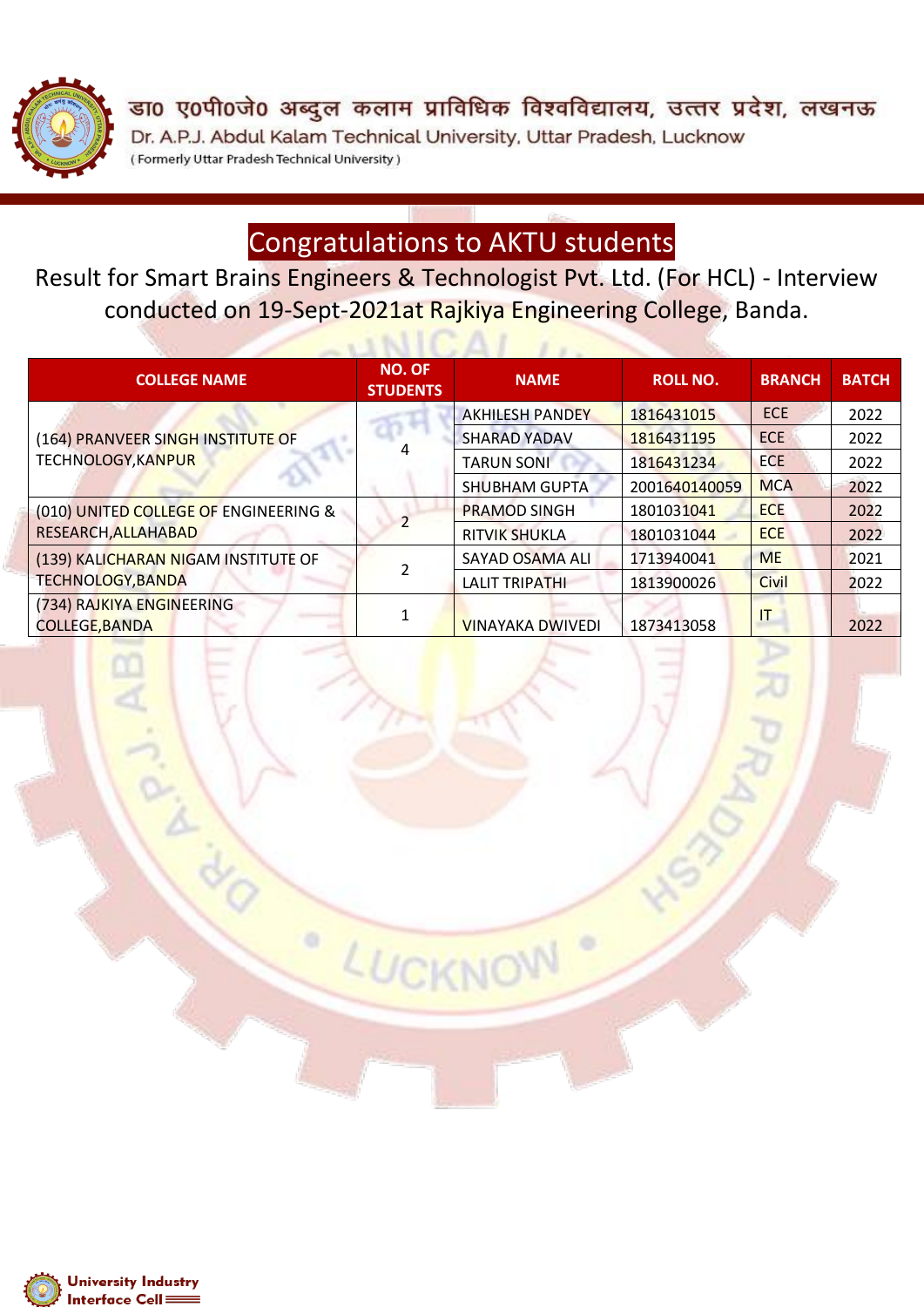Result for Smart Brains Engineers & Technologist Pvt. Ltd. (For HCL) - Interview conducted on 10-Sept-2021 at Saraswati Higher Education and Technical College of Engineering, Varanasi.

| <b>COLLEGE NAME</b>                                              | <b>NO. OF</b><br><b>STUDENTS</b> | <b>NAME</b>                 | <b>ROLL NO.</b> | <b>BRANCH</b> | <b>BATCH</b> |
|------------------------------------------------------------------|----------------------------------|-----------------------------|-----------------|---------------|--------------|
|                                                                  |                                  | <b>KM ANJALI SINGH</b>      | 1738410021      | <b>CSE</b>    | 2021         |
|                                                                  |                                  | <b>MOHD AMIR PARVEZ</b>     | 1738410027      | <b>CSE</b>    | 2021         |
| (384) SARASWATI HIGHER EDUCATION &                               |                                  | <b>SHUBHAM KESARI</b>       | 1738440047      | <b>ME</b>     | 2021         |
| <b>TECHNICAL COLLEGE OF</b>                                      |                                  | <b>ANURAG SAXENA</b>        | 1738440014      | <b>ME</b>     | 2021         |
| ENGINEERING, VARANASI                                            |                                  | PRIYA KUMARI VISHWAKARMA    | 1738410034      | <b>CSE</b>    | 2021         |
|                                                                  |                                  | <b>RATNESH SHUKLA</b>       | 1738440039      | <b>ME</b>     | 2021         |
|                                                                  |                                  | <b>MOHIT GUPTA</b>          | 1838400911      | Civil         | 2021         |
|                                                                  |                                  | <b>HADEESUL ISLAM ANSA</b>  | 1664110021      | <b>CSE</b>    | 2020         |
|                                                                  | 5                                | <b>VIDHI SRIVASTAVA</b>     | 1864131028      | <b>ECE</b>    | 2022         |
| (641) ASHOKA INSTITUTE OF TECHNOLOGY &<br>MANAGEMENT, VARANASI   |                                  | <b>NIKITA PANDEY</b>        | 1864100016      | Civil         | 2022         |
|                                                                  |                                  | <b>VIKRANT YADAV</b>        | 1864131030      | <b>ECE</b>    | 2022         |
|                                                                  |                                  | <b>AAKASH JAISWAL</b>       | 1864110001      | <b>CSE</b>    | 2022         |
|                                                                  | 3                                | <b>ABHINAV PANDEY</b>       | 1801031002      | <b>ECE</b>    | 2022         |
| (010) UNITED COLLEGE OF ENGINEERING &<br>RESEARCH, ALLAHABAD     |                                  | <b>HARSH KUMAR SINGH</b>    | 1801031027      | <b>ECE</b>    | 2022         |
|                                                                  |                                  | <b>AVINASH KUMAR SINGH</b>  | 1801031020      | <b>ECE</b>    | 2022         |
| (840) RAJKIYA ENGINEERING                                        | $\overline{2}$                   | <b>GAURAV MISHRA</b>        | 1784000016      | Civil         | 2021         |
| <b>COLLEGE, MAINPURI</b>                                         |                                  | <b>HIMANSHU KUMAR DHRUV</b> | 1784000018      | Civil         | 2021         |
| (106) SCHOOL OF MANAGEMENT<br><b>SCIENCES, VARANASI</b>          | $\mathbf{1}$                     | <b>SHALU SINGH</b>          | 1810614936      | <b>MCA</b>    | 2020         |
| (110) INSTITUTE OF ENGG. & RURAL<br><b>TECHNOLOGY, ALLAHABAD</b> | $\mathbf{1}$                     | <b>SAMRIDDHI PANDEY</b>     | 1811030045      | EE.           | 2022         |
| (164) PRANVEER SINGH INSTITUTE OF<br><b>TECHNOLOGY, KANPUR</b>   | $\mathbf{1}$                     | <b>DIWAKAR SINGH</b>        | 1816431071      | <b>ECE</b>    | 2022         |
| (428) KASHI INSTITUTE OF<br><b>TECHNOLOGY, VARANASI</b>          | $\mathbf{1}$                     | PRINCE KUMAR SHRIVASTAVA    | 1742810036      | <b>CSE</b>    | 2021         |

LUCKNOW

o

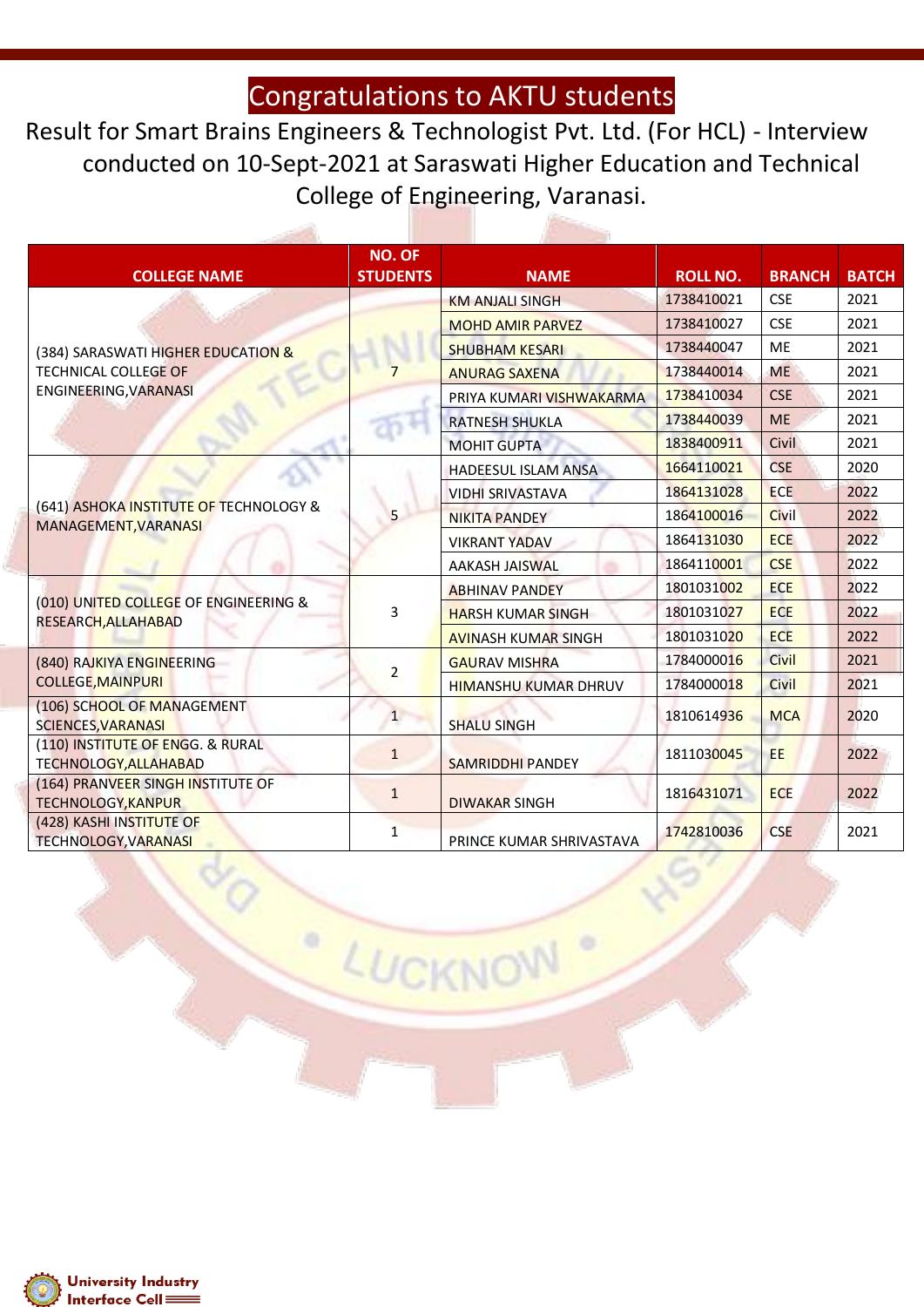Result for Smart Brains Engineers & Technologist Pvt. Ltd. (For HCL) - Interview conducted on 6-Oct-2021 at MIT Group of Institutions, Moradabad.

|                                            | NO. OF          |                           |                 |               |              |
|--------------------------------------------|-----------------|---------------------------|-----------------|---------------|--------------|
| <b>COLLEGE NAME</b>                        | <b>STUDENTS</b> | <b>NAME</b>               | <b>ROLL NO.</b> | <b>BRANCH</b> | <b>BATCH</b> |
|                                            |                 | <b>DANISH RASHID</b>      | 1808200002      | Civil         | 2022         |
|                                            |                 | <b>VAIBHAV PANDEY</b>     | 1808200019      | Civil         | 2022         |
|                                            |                 | <b>AKASH JAUHARI</b>      | 1808210014      | <b>CSE</b>    | 2022         |
|                                            |                 | <b>AKHIL KUMAR</b>        | 1808210016      | <b>CSE</b>    | 2022         |
|                                            |                 | <b>AMAN VAISH</b>         | 1808210019      | <b>CSE</b>    | 2022         |
|                                            |                 | <b>ASEEM GUPTA</b>        | 1808210036      | <b>CSE</b>    | 2022         |
|                                            |                 | <b>GAURANGEE BHARDWAJ</b> | 1808210054      | <b>CSE</b>    | 2022         |
|                                            |                 | <b>HAMMAD HUSSAIN</b>     | 1808210058      | <b>CSE</b>    | 2022         |
|                                            |                 | <b>ISHITA RASTOGI</b>     | 1808210069      | <b>CSE</b>    | 2022         |
|                                            |                 | <b>KRITI SHUKLA</b>       | 1808210077      | <b>CSE</b>    | 2022         |
|                                            |                 | <b>PRASHANT BANSAL</b>    | 1808210115      | <b>CSE</b>    | 2022         |
|                                            |                 | RITIKA CHAUDHARY          | 1808210121      | <b>CSE</b>    | 2022         |
|                                            |                 | <b>SANJANA DUBEY</b>      | 1808210130      | <b>CSE</b>    | 2022         |
|                                            |                 | SANSKRITI AGARWAL         | 1808210132      | <b>CSE</b>    | 2022         |
|                                            |                 | <b>SHUBH BHATNAGAR</b>    | 1808210144      | <b>CSE</b>    | 2022         |
|                                            |                 | <b>SPARSH RASTOGI</b>     | 1808210149      | <b>CSE</b>    | 2022         |
|                                            |                 | <b>UDIT RAJPUT</b>        | 1808210158      | <b>CSE</b>    | 2022         |
|                                            |                 | <b>VISHAL TYAGI</b>       | 1808210170      | <b>CSE</b>    | 2022         |
| (082) MORADABAD INSTITUTE OF               | 38              | <b>ADITYA GAUR</b>        | 1808220001      | EE            | 2022         |
| <b>TECHNOLOGY, MORADABAD</b>               |                 | <b>ABHISHEK GAUTAM</b>    | 1808231001      | <b>ECE</b>    | 2022         |
|                                            |                 | <b>MUSKAN PAL</b>         | 1808231008      | <b>ECE</b>    | 2022         |
|                                            |                 | <b>RUPAL GARG</b>         | 1808231013      | <b>ECE</b>    | 2022         |
|                                            |                 | <b>ABHISHEK BHATNAGAR</b> | 1808240004      | <b>ME</b>     | 2022         |
|                                            |                 | <b>ABHISHEK SINGH</b>     | 1808240005      | <b>ME</b>     | 2022         |
|                                            |                 | MUSKAN BHATNAGAR          | 1808240028      | <b>ME</b>     | 2022         |
|                                            |                 | NIPUN VASHISHTHA          | 1808240029      | <b>ME</b>     | 2022         |
|                                            |                 | ANSHIKA GOEL              | 1808210032      | <b>CSE</b>    | 2022         |
|                                            |                 | <b>ISHITA AGARWAL</b>     | 1808210068      | <b>CSE</b>    | 2022         |
|                                            |                 | <b>KARTIK TIWARI</b>      | 1808210073      | <b>CSE</b>    | 2022         |
|                                            |                 | <b>MALLIKA SHARMA</b>     | 1808210082      | <b>CSE</b>    | 2022         |
|                                            |                 | <b>MUSKAN SRIVASTAVA</b>  | 1808210101      | <b>CSE</b>    | 2022         |
|                                            |                 | <b>RASTOGI SURBHI</b>     | 1808210119      | <b>CSE</b>    | 2022         |
|                                            |                 | <b>SUKRITI SINGH</b>      | 1808210153      | <b>CSE</b>    | 2022         |
|                                            |                 | <b>AMBIKA MALHOTRA</b>    | 1808210020      | CSE           | 2022         |
|                                            |                 | SURYANSH AGRAWAL          | 1808220026      | EE            | 2022         |
|                                            |                 | PRATIKSHA SAHANI          | 1608210115      | <b>CSE</b>    | 2020         |
|                                            |                 | MAHIMA SINGH              | 1808210081      | <b>CSE</b>    | 2022         |
|                                            |                 | SALONI BHATNAGAR          | 1708210130      | <b>CSE</b>    | 2021         |
|                                            | 2               | <b>KHAYATI SINGH</b>      | 1850110013      | <b>CSE</b>    | 2022         |
| (501) R.V.INSTITUTE OF TECHNOLOGY, BIJNAUR |                 | TANIYA VERMA              | 1850110046      | <b>CSE</b>    | 2022         |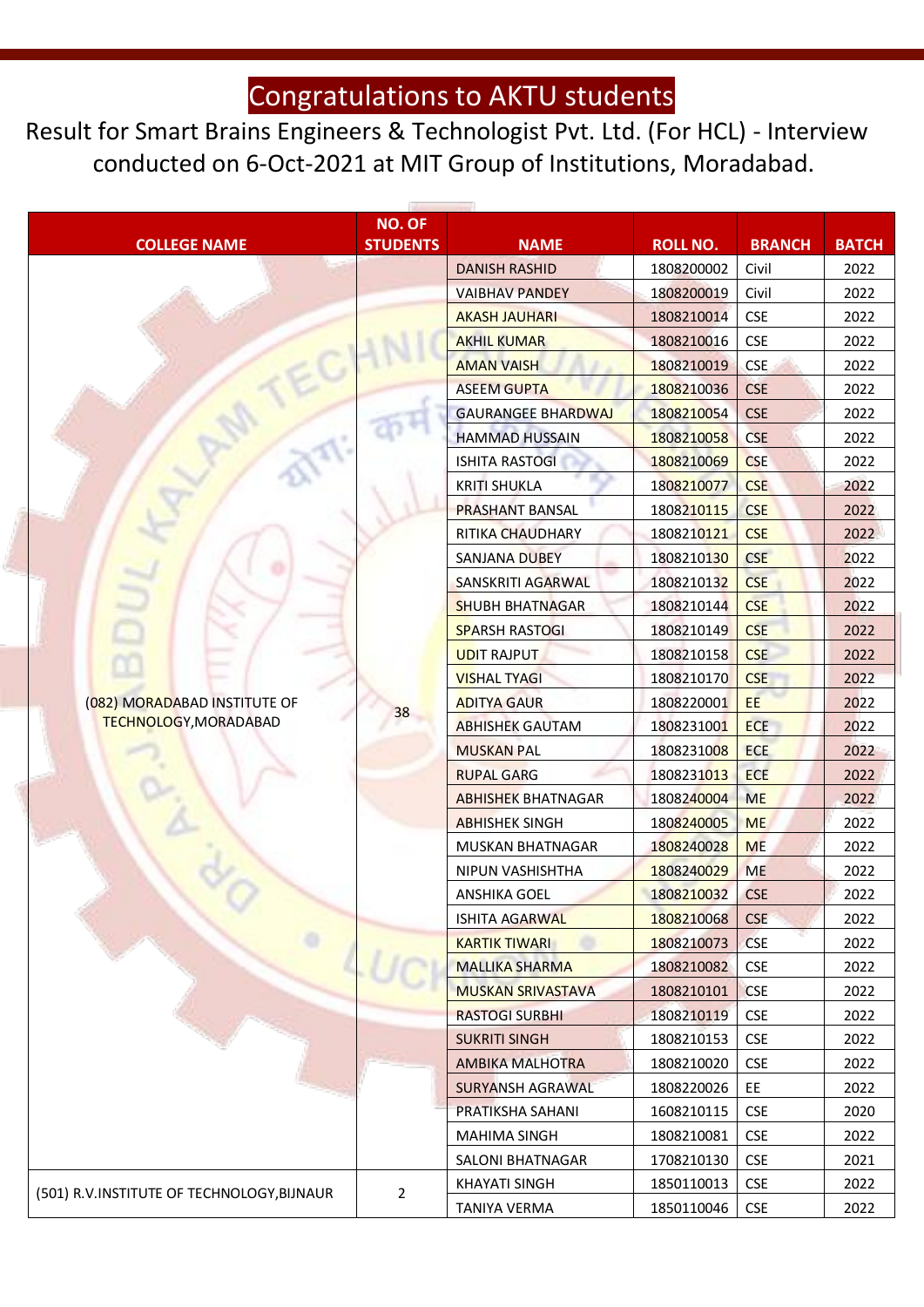| <b>COLLEGE NAME</b>                                      | <b>NO. OF</b><br><b>STUDENTS</b> | <b>NAME</b>       | <b>ROLL NO.</b> | <b>BRANCH</b> | <b>BATCH</b> |
|----------------------------------------------------------|----------------------------------|-------------------|-----------------|---------------|--------------|
| (110) INSTITUTE OF ENGG. & RURAL<br>TECHNOLOGY,ALLAHABAD | 1                                | AYUSH KUMAR SINGH | 1811022017      | <b>CSE</b>    | 2022         |
| (839) RAJKIYA ENGINEERING COLLEGE, KANNAUJ               |                                  | PRIYANSHU YADAV   | 1883920047      | ΕE            | 2022         |

REGISTER AND TECHNICAL UNIVERSITY

LUCKNOW

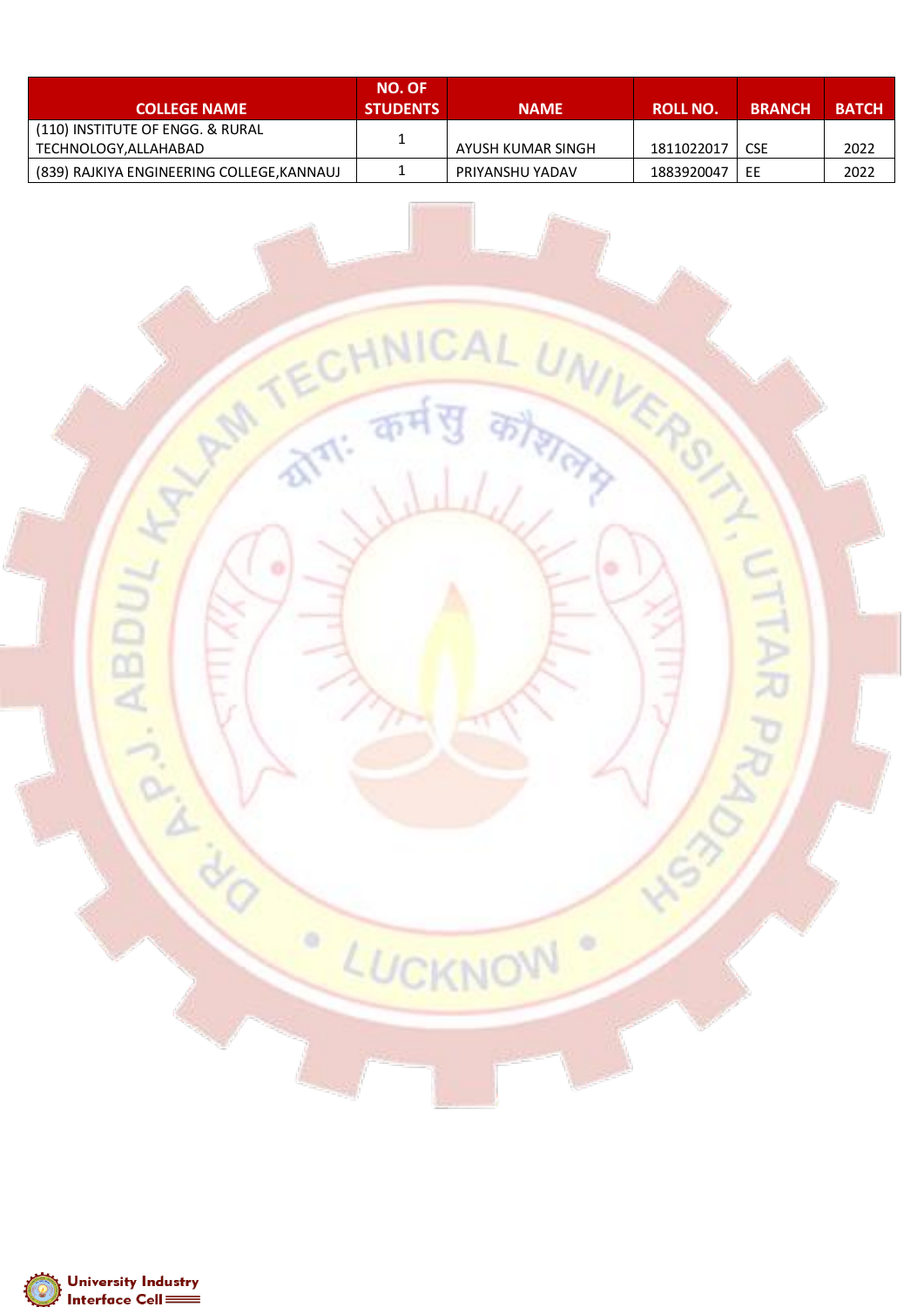Result for Smart Brains Engineers & Technologist Pvt. Ltd. (For HCL) -Interview conducted on 29-Sept-2021 at UNITED Group of Institution, Greater Noida.

| <b>COLLEGE NAME</b>                                                          | <b>NO. OF</b><br><b>STUDENTS</b> | <b>NAME</b>                  | <b>ROLL NO.</b> | <b>BRANCH</b> | <b>BATCH</b> |
|------------------------------------------------------------------------------|----------------------------------|------------------------------|-----------------|---------------|--------------|
|                                                                              |                                  | <b>ABHAY DHAKA</b>           | 1816110001      | <b>CSE</b>    | 2022         |
|                                                                              |                                  | <b>DIWAKAR BISHT</b>         | 1816110065      | <b>CSE</b>    | 2022         |
|                                                                              | $6\overline{6}$                  | <b>ANSHITA ARORA</b>         | 1816131006      | ECE           | 2022         |
| (161) KRISHNA ENGG. COLLEGE, GHAZIABAD                                       |                                  | <b>PRANSHUL PANDIT</b>       | 1816131032      | <b>ECE</b>    | 2022         |
|                                                                              |                                  | <b>RAHUL KAUSHIK</b>         | 1816110151      | <b>CSE</b>    | 2022         |
|                                                                              |                                  | <b>KESHAV KRISHAN SHARMA</b> | 1816110099      | <b>CSE</b>    | 2022         |
|                                                                              |                                  | PRAKHAR MISHRA               | 1819310061      | <b>CSE</b>    | 2022         |
| (193) UNITED COLLEGE OF ENGIINEERING &                                       |                                  | <b>TANISHK AGGARWAL</b>      | 1819310088      | <b>CSE</b>    | 2022         |
| RESEARCH, GREATER NOIDA, GAUTAM BUDDH                                        | 5                                | YASHI RAJ                    | 1819310094      | <b>CSE</b>    | 2022         |
| <b>NAGAR</b>                                                                 |                                  | <b>PRERNA PATHAK</b>         | 1901930319001   | <b>ECE</b>    | 2022         |
|                                                                              |                                  | <b>SHUBHAM YADAV</b>         | 1619310078      | <b>CSE</b>    | 2021         |
| (216) IIMT COLLEGE OF ENGINEERING, GAUTAM<br><b>BUDDH NAGAR</b>              |                                  | <b>SHIVAM KUMAR</b>          | 1721613048      | T             | 2021         |
| (216) IIMT COLLEGE OF ENGINEERING, GAUTAM<br><b>BUDDH NAGAR</b>              | $\overline{2}$                   | <b>ANKIT KUMAR PRASAD</b>    | 1621640018      | <b>ME</b>     | 2020         |
| (032) ABES ENGG.COLLEGE, GHAZIABAD                                           | $\mathbf{1}$                     | <b>PIYUSH KATIYAR</b>        | 1603231124      | <b>ECE</b>    | 2020         |
| (082) MORADABAD INSTITUTE OF<br>TECHNOLOGY, MORADABAD                        | $\mathbf{1}$                     | <b>MOHD AQDAS</b>            | 1708200015      | Civil         | 2021         |
| (090) I.E.C. COLLEGE OF ENGINEERING &<br>TECHNOLOGY, GAUTAM BUDDH NAGAR      | $\mathbf{1}$                     | SHUBHAM KUMAR SHARMA         | 1809010116      | <b>CSE</b>    | 2022         |
| (110) INSTITUTE OF ENGG. & RURAL<br><b>TECHNOLOGY, ALLAHABAD</b>             | $\mathbf{1}$                     | <b>ADITI MISHRA</b>          | 1811030004      | EE            | 2022         |
| (132) GREATER NOIDA INSTITUTE OF<br><b>TECHNOLOGY, GAUTAM BUDDH NAGAR</b>    | $\mathbf{1}$                     | <b>SUNDARAM KUMAR</b>        | 1901320149022   | <b>MCA</b>    | 2021         |
| (192) G.L. BAJAJ INSTITUTE OF TECHNOLOGY &<br>MANAGEMENT, GAUTAM BUDDH NAGAR | $\mathbf{1}$                     | <b>SUDESH DUBEY</b>          | 1819231107      | <b>ECE</b>    | 2022         |
| (311) DEEWAN V.S. INSTITUTE OF ENGINEERING<br>& TECHNOLOGY, MEERUT, MEERUT   | 1                                | DEEPANSHI                    | 1831110017      | <b>CSE</b>    | 2022         |

LUCKNOW

 $\circ$ 

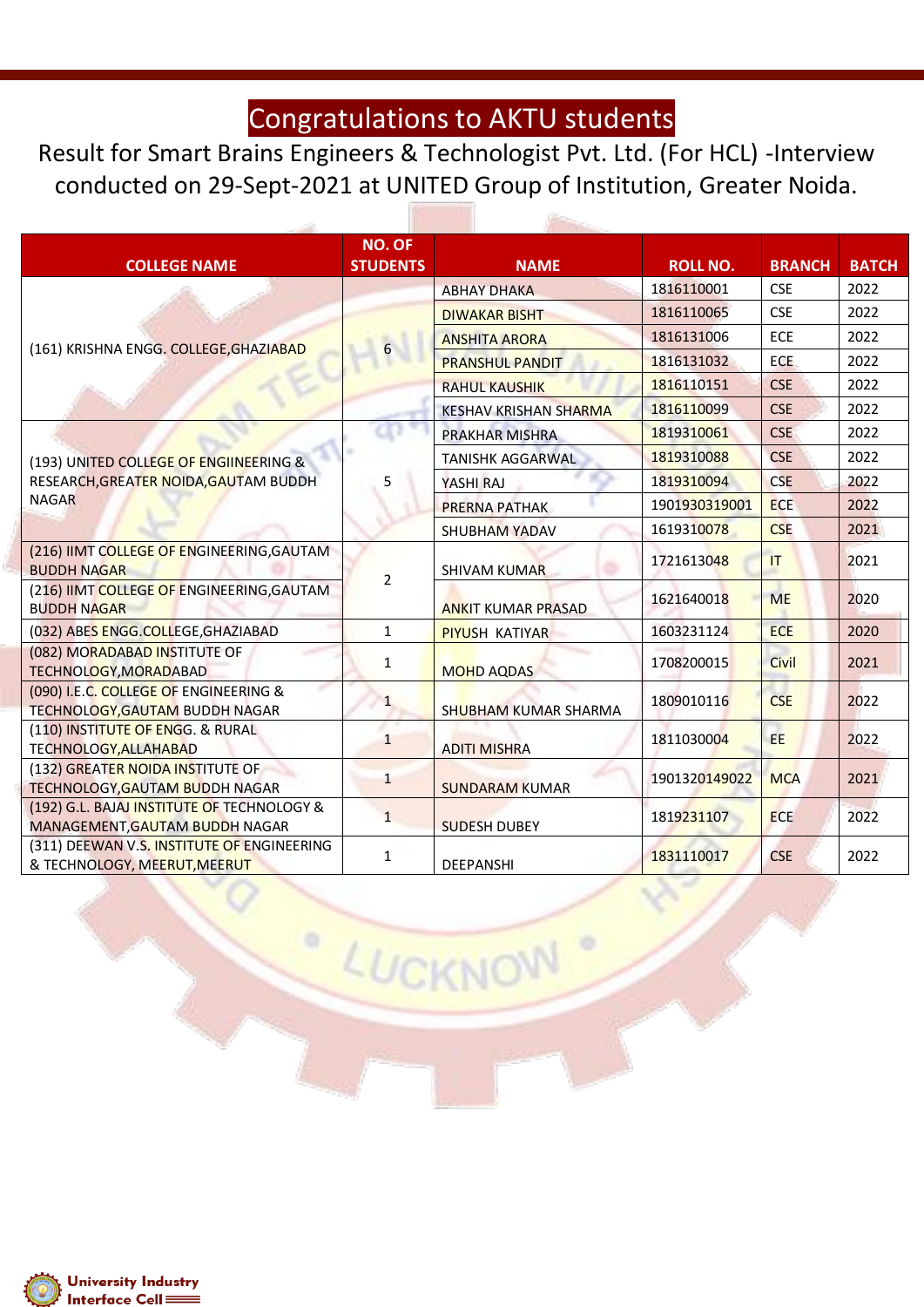Result for Smart Brains Engineers & Technologist Pvt. Ltd. (For HCL) -Interview conducted on 13-Aug-2021.at Raja Balwant Singh Management Technical Campus, Agra.

| <b>COLLEGE NAME</b>                                                                                   | <b>NO. OF</b><br><b>STUDENTS</b> | <b>NAME</b>                            | <b>ROLL NO.</b> | <b>BRANCH</b> | <b>BATCH</b> |
|-------------------------------------------------------------------------------------------------------|----------------------------------|----------------------------------------|-----------------|---------------|--------------|
|                                                                                                       |                                  | <b>NITISHA VARSHNEY</b>                | 1800410037      | <b>CSE</b>    | 2022         |
|                                                                                                       |                                  | <b>SHRISTI AGARWAL</b>                 | 1800410057      | <b>CSE</b>    | 2022         |
|                                                                                                       |                                  | <b>SIDDHARTHA PATHAK</b>               | 1800410059      | <b>CSE</b>    | 2022         |
|                                                                                                       |                                  | <b>SPARSH PANDEY</b>                   | 1800410061      | <b>CSE</b>    | 2022         |
|                                                                                                       | 9                                | <b>SANCHIT AGRAWAL</b>                 | 1800431028      | ECE           | 2022         |
|                                                                                                       |                                  | <b>CHAYANA RAJPUT</b>                  | 1900040109004   | <b>CSE</b>    | 2022         |
|                                                                                                       |                                  | <b>SWATI GUPTA</b>                     | 1900040319004   | <b>ECE</b>    | 2022         |
|                                                                                                       |                                  | ROHIT KULSHRESTHA                      | 1700410043      | <b>CSE</b>    | 2021         |
|                                                                                                       |                                  | <b>MONIKA BAGHEL</b>                   | 1700431019      | <b>ECE</b>    | 2021         |
| (004) RAJA BALWANT SINGH ENGINEERING<br><b>TECHNICAL CAMPUS, AGRA</b>                                 |                                  | PRASHANT PANWAR                        | 1700506039      | <b>MCA</b>    | 2022         |
|                                                                                                       |                                  | MAHENDRA KUMAR                         | 2000050140029   | <b>MCA</b>    | 2022         |
|                                                                                                       |                                  | SHUBHAM UPADHAYAY                      | 1700506058      | <b>MCA</b>    | 2022         |
|                                                                                                       |                                  | <b>ANSHUL GUPTA</b>                    | 2000050140011   | <b>MCA</b>    | 2022         |
|                                                                                                       | 9                                | <b>UTKARSH PRATAP SINGH</b><br>CHAUHAN | 1800514017      | <b>MCA</b>    | 2021         |
|                                                                                                       |                                  | <b>RICHA SAXENA</b>                    | 1800514015      | <b>MCA</b>    | 2021         |
|                                                                                                       |                                  | <b>VIVEK KUMAR SHARMA</b>              | 1900050140018   | <b>MCA</b>    | 2022         |
|                                                                                                       |                                  | <b>KM AKANKSHA CHAUDHARI</b>           | 1900050149010   | <b>MCA</b>    | 2021         |
|                                                                                                       |                                  | <b>KRISHNA KANT SOLANKI</b>            | 1900050149015   | <b>MCA</b>    | 2021         |
| (047) DR. VIRENDRA SWAROOP INSTITUTE OF                                                               |                                  | <b>CHHAVI SRIVASTAVA</b>               | 1900470140010   | <b>MCA</b>    | 2022         |
| <b>COMPUTER STUDIES, KANPUR</b>                                                                       | $\overline{2}$                   | <b>MANSI BAJPAI</b>                    | 1900470140026   | <b>MCA</b>    | 2022         |
| (471) ESHAN COLLEGE OF                                                                                |                                  | <b>ADITYA DHAKAD</b>                   | 1747110003      | <b>CSE</b>    | 2021         |
| ENGINEERING, MATHURA                                                                                  | $\overline{2}$                   | <b>SAHIL HASAN</b>                     | 1747131004      | <b>ECE</b>    | 2021         |
| (064) HINDUSTAN COLLEGE OF SCIENCE &<br><b>TECHNOLOGY, MATHURA</b>                                    | $\mathbf{1}$                     | <b>ALISHA SHAMSI</b>                   | 1606421006      | EEE           | 2021         |
| (065) B.S.A. COLLEGE OF ENGINEERING &<br>TECHNOLOGY, MATHURA                                          | $\mathbf{1}$                     | <b>PANKAJ SOLANKI</b>                  | 1606520020      | EE            | 2020         |
| (106) SCHOOL OF MANAGEMENT<br>SCIENCES, VARANASI                                                      | 1                                | <b>PRAKHAR VARSHNEY</b>                | 1901060149003   | <b>MCA</b>    | 2021         |
| (126) SACHDEVA INSTITUTE OF<br>TECHNOLOGY, MATHURA                                                    | $\mathbf{1}$                     | <b>KM SHIVANI</b>                      | 1812610018      | CSE           | 2022         |
| (161) KRISHNA ENGG. COLLEGE, GHAZIABAD                                                                | $\mathbf{1}$                     | <b>TARUN YADAV</b>                     | 1816110222      | <b>CSE</b>    | 2022         |
| (164) PRANVEER SINGH INSTITUTE OF<br>TECHNOLOGY, KANPUR                                               | 1                                | PRABHAV JAISWAL                        | 1816431146      | ECE           | 2022         |
| (545) JAHANGIRABAD EDUCATIONAL TRUST'S<br>GROUP OF INSTITUTIONS, FACULTY OF<br>ENGINEERING, BARABANKI | $\mathbf{1}$                     | <b>MOHD ARHAM KHAN</b>                 | 1854510015      | <b>CSE</b>    | 2022         |
| (640) DR. VIRENDRA SWARUP MEMORIAL<br>TRUST GROUP OF INSTITUTIONS, UNNAO                              | 1                                | SOUMYA GUPTA                           | 1864010023      | <b>CSE</b>    | 2022         |

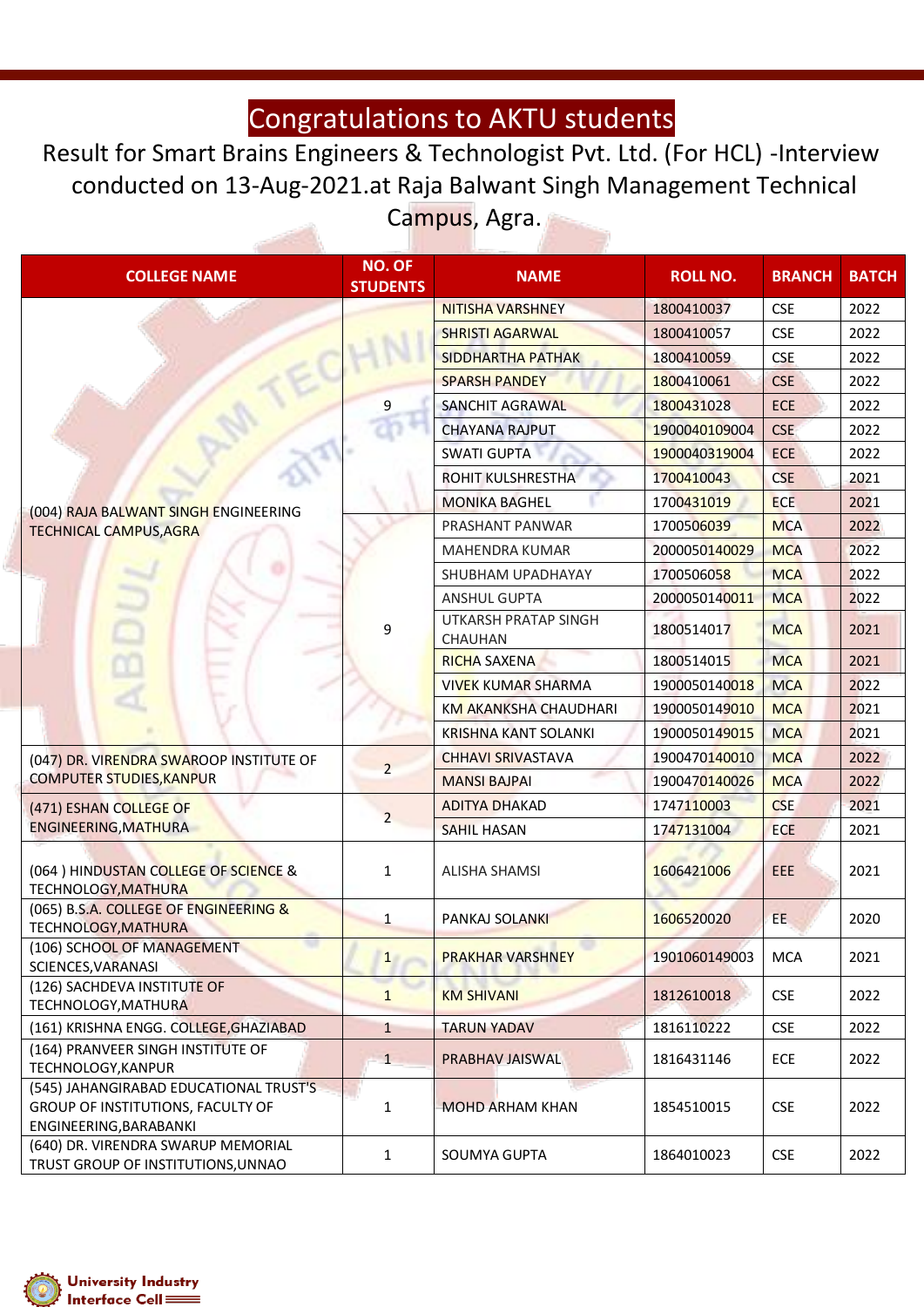Result for Smart Brains Engineers & Technologist Pvt. Ltd. (For HCL) -Interview conducted on 8-Sept-2021 at Buddha Institute of Technology, Gorakhpur.

| <b>COLLEGE NAME</b>                                                                                 | <b>NO. OF</b><br><b>STUDENTS</b> | <b>NAME</b>                              | <b>ROLL NO.</b> | <b>BRANCH</b>          | <b>BATCH</b> |
|-----------------------------------------------------------------------------------------------------|----------------------------------|------------------------------------------|-----------------|------------------------|--------------|
|                                                                                                     |                                  | <b>KM PRAKRITI AGRAHARI</b>              | 1752513040      | IT                     | 2021         |
|                                                                                                     |                                  | <b>KM ANKITA KUSHWAHA</b>                | 1852510902      | CS                     | 2021         |
|                                                                                                     |                                  | <b>VAIBHAV NIWAS MISHRA</b>              | 1852540110      | <b>ME</b>              | 2022         |
|                                                                                                     |                                  | <b>SHREYA JAISWAL</b>                    | 1852513048      | IT                     | 2022         |
|                                                                                                     |                                  | <b>ABHISHEK KANNOJIA</b>                 | 1852531004      | EC                     | 2022         |
|                                                                                                     |                                  | <b>KRITI SRIVASTAVA</b>                  | 1852531068      | EC                     | 2022         |
|                                                                                                     |                                  | <b>VINAY KUMAR GUPTA</b>                 | 1852513060      | IT                     | 2022         |
|                                                                                                     |                                  | <b>KAJAL BHASKAR</b>                     | 1852531046      | EC                     | 2022         |
| (525) BUDDHA INSTITUTE OF                                                                           | 17                               | <b>VINEET KUMAR VERMA</b>                | 1852531122      | <b>EC</b>              | 2022         |
| TECHNOLOGY, GORAKHPUR                                                                               |                                  | <b>APARNA TRIPATHI</b>                   | 1852531023      | <b>EC</b>              | 2022         |
|                                                                                                     |                                  | <b>AMBIKESH PRAJAPATI</b>                | 1852531013      | EC                     | 2022         |
|                                                                                                     |                                  | <b>ANMOL GUPTA</b>                       | 1852513013      | $\mathsf{I}\mathsf{T}$ | 2022         |
|                                                                                                     |                                  | PRABHA SRIVASTAVA                        | 1852531084      | <b>EC</b>              | 2022         |
|                                                                                                     |                                  | <b>NAVJEET KAUR</b>                      | 1852531074      | <b>EC</b>              | 2022         |
|                                                                                                     |                                  | <b>SNEHA TIBREWAL</b>                    | 1852531111      | EC                     | 2022         |
|                                                                                                     |                                  | <b>SAZIA FARHAT</b>                      | 1852531063      | <b>EC</b>              | 2022         |
|                                                                                                     |                                  | <b>NAMAN SINHA</b>                       | 1852531073      | <b>EC</b>              | 2022         |
|                                                                                                     |                                  | <b>SIDDHARTH SINGH</b>                   | 1816431217      | EC                     | 2022         |
| (164) PRANVEER SINGH INSTITUTE OF                                                                   |                                  | <b>PRIYANSHU KATIYAR</b>                 | 1816431161      | <b>EC</b>              | 2022         |
| <b>TECHNOLOGY, KANPUR</b>                                                                           |                                  | <b>RAHUL NIGAM</b>                       | 1816431167      | EC.                    | 2022         |
|                                                                                                     |                                  | <b>ANKUSH SINGH</b>                      | 1901640149011   | <b>MCA</b>             | 2021         |
|                                                                                                     |                                  | <b>RAVI KUMAR</b>                        | 1812010083      | <b>CS</b>              | 2022         |
| (120) INSTITUTE OF TECHNOLOGY &<br>MANAGEMENT, GORAKHPUR                                            | 3                                | YASHVI SRIVASTAVA                        | 1812010122      | CS                     | 2022         |
|                                                                                                     |                                  | SHAURYA SRIVASTAVA                       | 1812010100      | CS                     | 2022         |
| (046) MAHARANA PRATAP ENGINEERING<br><b>COLLEGE, KANPUR</b>                                         | $\mathbf{1}$                     | <b>ARPIT SINGH</b>                       | 1804610026      | CS                     | 2022         |
| (097) GALGOTIA'S COLLEGE OF ENGG. &<br>TECHNOLOGY,GAUTAM BUDDH NAGAR                                | 1                                | <b>ABHISHEK PANDEY</b>                   | 1709720004      | EE.                    | 2021         |
| (056) BABU BANARASI DAS NORTHERN INDIA<br>INSTITUTE OF TECHNOLOGY, LUCKNOW                          | $\mathbf{1}$                     | <b>KRITIKA TIWARI</b>                    | 1805620011      | EE.                    | 2022         |
| (010) UNITED COLLEGE OF ENGINEERING &<br>RESEARCH, ALLAHABAD                                        | $\mathbf{1}$                     | <b>ASHUTOSH KUMAR</b><br><b>TRIPATHI</b> | 1801021007      | EC                     | 2022         |
| (110) INSTITUTE OF ENGG. & RURAL<br>TECHNOLOGY, ALLAHABAD                                           | $\mathbf{1}$                     | <b>ISHIKA JAISWAL</b>                    | 1811010022      | <b>CS</b>              | 2022         |
| (473) G.C.R.G. MEMORIAL TRUST'S GROUP OF<br><b>INSTITUTIONS, FACULTY OF</b><br>ENGINEERING, LUCKNOW | $\mathbf{1}$                     | NITANSHU SINGH                           | 1747340021      | ME                     | 2021         |
| (840) RAJKIYA ENGINEERING COLLEGE, MAINPURI                                                         | $\mathbf{1}$                     | <b>ADITYA SINGH</b>                      | 1884020004      | EE.                    | 2022         |

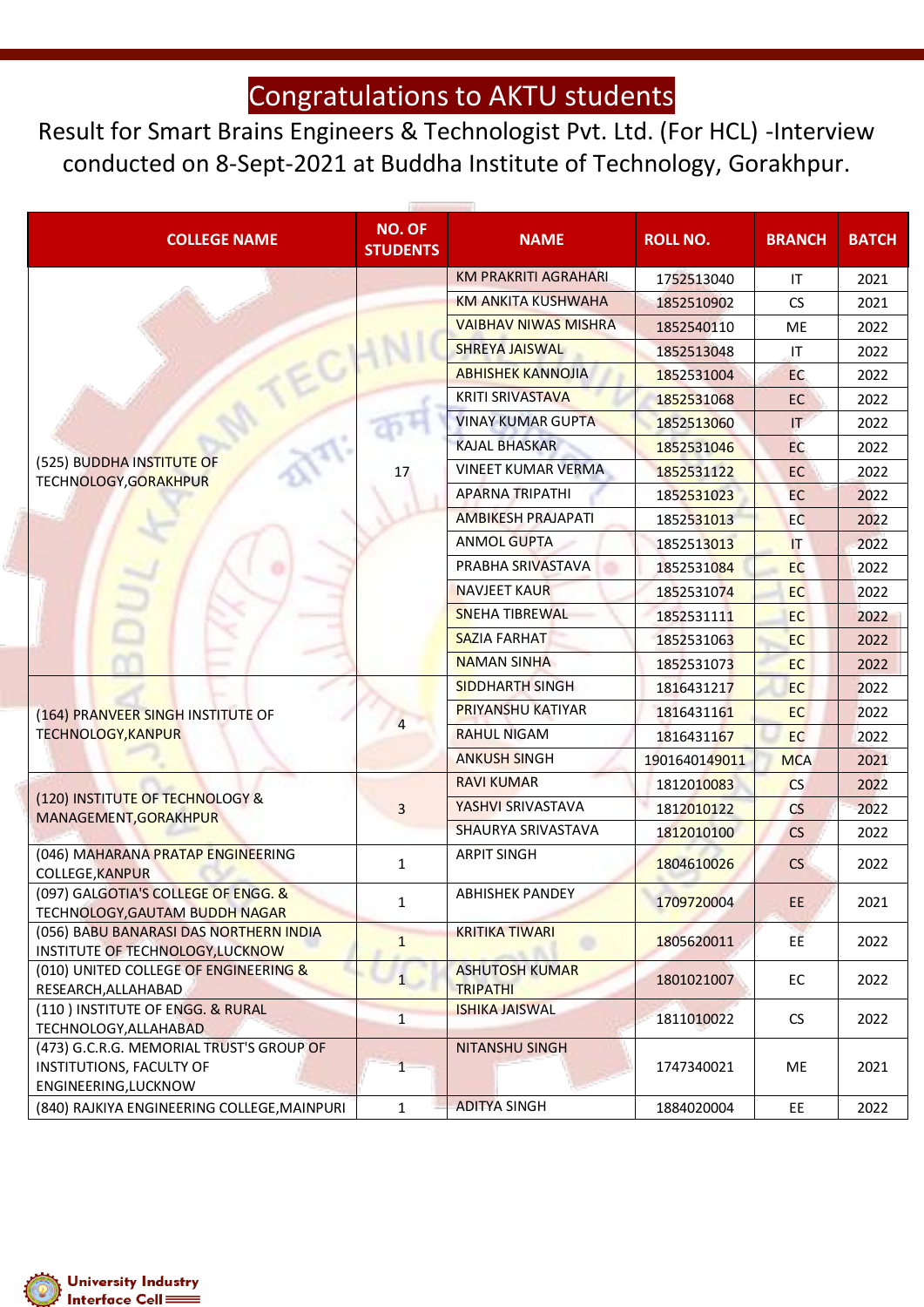Result for Smart Brains Engineers & Technologist Pvt. Ltd. (For HCL) -Interview conducted on 18-Sept-2021 at Maharana Pratap Group of Institutions, Kanpur.

 $-1$ 

**Silver** 

|                                                                     | NO. OF          |                                         |               |               |              |
|---------------------------------------------------------------------|-----------------|-----------------------------------------|---------------|---------------|--------------|
| <b>COLLEGE NAME</b>                                                 | <b>STUDENTS</b> | <b>NAME</b>                             | ROLL NO.      | <b>BRANCH</b> | <b>BATCH</b> |
|                                                                     |                 | <b>AKASH SINGH</b>                      | 1616421004    | EEE           | 2020         |
|                                                                     |                 | <b>DEEPAK KUSHWAHA</b>                  | 1816431063    | ECE           | 2022         |
|                                                                     |                 | <b>KAJAL SHARMA</b>                     | 1816431089    | <b>ECE</b>    | 2022         |
|                                                                     |                 | <b>MUSKAN GAUTAM</b>                    | 1816431132    | <b>ECE</b>    | 2022         |
|                                                                     |                 | <b>PRIYANSH YADAV</b>                   | 1816431160    | <b>ECE</b>    | 2022         |
|                                                                     |                 | <b>VIKALP YADAV</b>                     | 1816431243    | <b>ECE</b>    | 2022         |
|                                                                     |                 | <b>AYUSH AYUSH</b>                      | 1816440036    | <b>ME</b>     | 2022         |
| (164) PRANVEER SINGH INSTITUTE OF                                   |                 | <b>MANI KANT TRIPATHI</b>               | 1816431109    | <b>ECE</b>    | 2022         |
| <b>TECHNOLOGY, KANPUR</b>                                           | 9               | <b>SOWARAV KUMAR</b>                    | 1816431221    | <b>ECE</b>    | 2022         |
|                                                                     |                 | <b>SUMBUL FATIMA</b>                    | 1871910061    | <b>CSE</b>    | 2022         |
|                                                                     |                 | <b>ANISHKA TRIPATHI</b>                 | 1871913011    | T             | 2022         |
| (719) AXIS INSTITUTE OF TECHNOLOGY &                                |                 | <b>RIYA SINGH</b>                       | 1871913040    | IT            | 2022         |
| MANAGEMENT, KANPUR                                                  | 4               | <b>BHAVYA YADAV</b>                     | 1871910020    | <b>CSE</b>    | 2022         |
|                                                                     |                 | <b>JIGRISHA DIXIT</b>                   | 1804610049    | <b>CSE</b>    | 2022         |
| (046) MAHARANA PRATAP ENGINEERING                                   |                 | <b>KM APOORVA MISHRA</b>                | 1804610054    | <b>CSE</b>    | 2022         |
| <b>COLLEGE, KANPUR</b>                                              | 3               | <b>ANSHIKA TRIVEDI</b>                  | 1804610022    | <b>CSE</b>    | 2022         |
|                                                                     |                 | <b>SONAM DIXIT</b>                      | 1834831049    | <b>ECE</b>    | 2022         |
| (348) PSIT COLLEGE OF                                               |                 | <b>SYED ABBAS HASAN</b><br><b>RIZVI</b> | 1834840051    | <b>ECE</b>    | 2022         |
| ENGINEERING, KANPUR                                                 | $\overline{3}$  | <b>RITIK VERMA</b>                      | 1834813037    | IT            | 2022         |
| (010) UNITED COLLEGE OF ENGINEERING &<br>RESEARCH, ALLAHABAD        | $\mathbf{1}$    | <b>DIVYANSHI SHARMA</b>                 | 1801031023    | <b>ECE</b>    | 2022         |
| (047) DR. VIRENDRA SWAROOP INSTITUTE<br>OF COMPUTER STUDIES, KANPUR | $\mathbf{1}$    | <b>SHAILI TRIVEDI</b>                   | 1900470140049 | <b>MCA</b>    | 2022         |
| (839) RAJKIYA ENGINEERING<br><b>COLLEGE, KANNAUJ</b>                | $\mathbf{1}$    | <b>SURAJ KUMAR PANDEY</b>               | 1883930044    | EE.           | 2022         |

LUCKNOW

 $\circ$ 

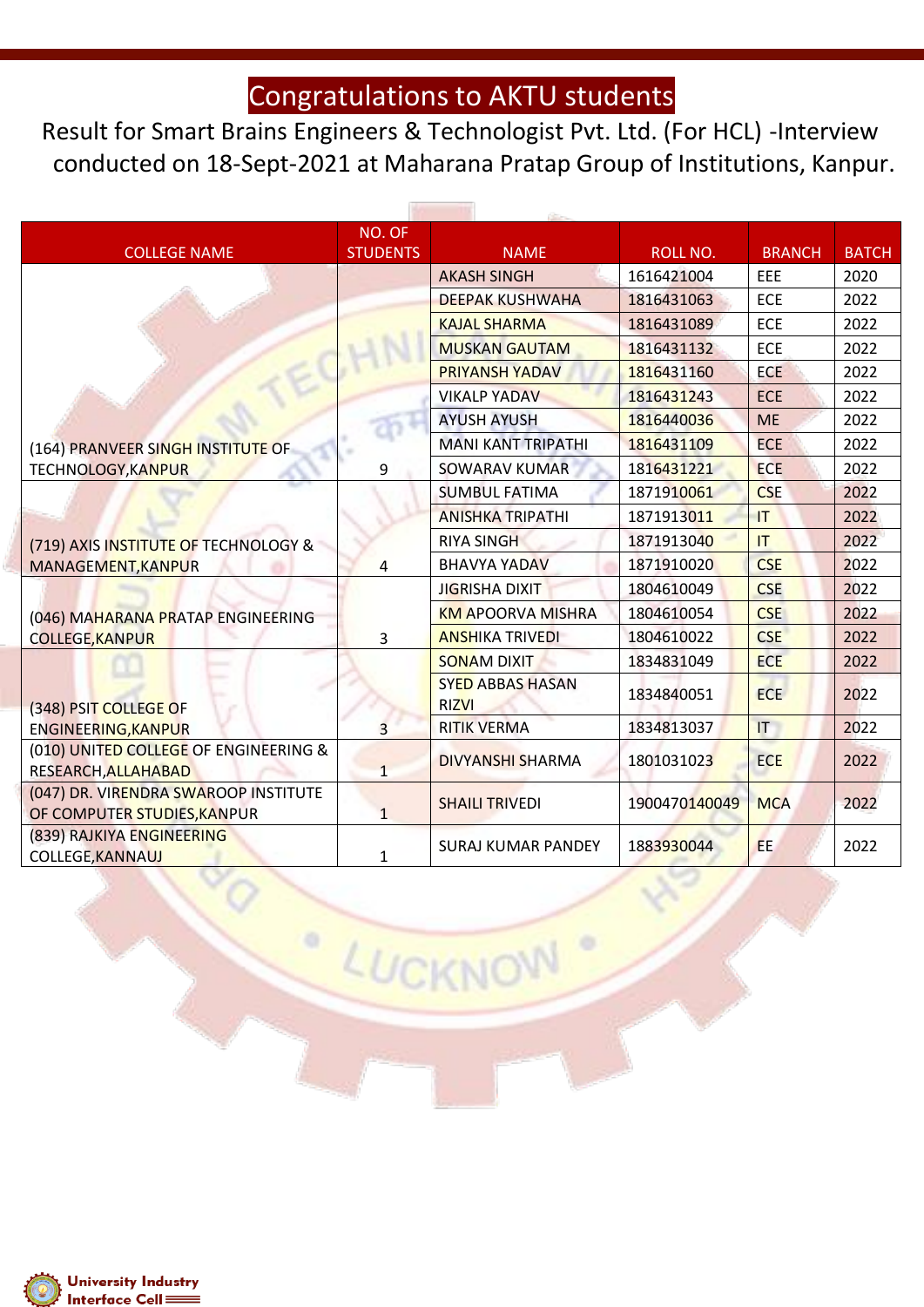Result for Smart Brains Engineers & Technologist Pvt. Ltd. (For HCL) -Interview conducted on 17-Sept-2021 at Babu Banarasi Das Northern India Institute of Technology, Lucknow

|                                                                           | NO. OF          |                           |            |               |              |
|---------------------------------------------------------------------------|-----------------|---------------------------|------------|---------------|--------------|
| <b>COLLEGE NAME</b>                                                       | <b>STUDENTS</b> | <b>NAME</b>               | ROLL NO.   | <b>BRANCH</b> | <b>BATCH</b> |
|                                                                           |                 | <b>KUSHAL TEWARI</b>      | 1805610059 | <b>CSE</b>    | 2022         |
|                                                                           |                 | <b>VAIBHAV MISHRA</b>     | 1805610120 | <b>CSE</b>    | 2022         |
|                                                                           |                 | <b>FILZA ALAM</b>         | 1805620009 | EE            | 2022         |
|                                                                           |                 | <b>SIMON SHAH</b>         | 1805620026 | EE            | 2022         |
|                                                                           |                 | <b>VINDHYA SRIVASTAVA</b> | 1805620030 | <b>EE</b>     | 2022         |
|                                                                           |                 | <b>ANAMIKA UPADHYAY</b>   | 1805631004 | <b>ECE</b>    | 2022         |
|                                                                           |                 | <b>SHIWANI SINGH</b>      | 1805610106 | <b>CSE</b>    | 2022         |
| (056) BABU BANARASI DAS NORTHERN INDIA                                    | 16              | SNEHIL TRIPATHI           | 1805610114 | <b>CSE</b>    | 2022         |
| INSTITUTE OF TECHNOLOGY, LUCKNOW                                          |                 | <b>SUBODH VERMA</b>       | 1805610117 | <b>CSE</b>    | 2022         |
|                                                                           |                 | <b>AKASH KUMAR</b>        | 1805613006 | IT            | 2022         |
|                                                                           |                 | <b>AKANKSHA YADAV</b>     | 1805620004 | EE.           | 2022         |
|                                                                           |                 | PRAVESHIKA TIWARI         | 1805620015 | EE            | 2022         |
|                                                                           |                 | <b>JAYSI AGRAHARI</b>     | 1805631013 | <b>ECE</b>    | 2022         |
|                                                                           |                 | <b>KHUSHI GUPTA</b>       | 1805631014 | <b>ECE</b>    | 2022         |
|                                                                           |                 | <b>SIMPI GUPTA</b>        | 1805631027 | <b>ECE</b>    | 2022         |
|                                                                           |                 | <b>HARSHIT CHUGH</b>      | 1705640022 | <b>ME</b>     | 2021         |
|                                                                           |                 | <b>ADARSH KUSHWAHA</b>    | 1716431009 | <b>ECE</b>    | 2021         |
|                                                                           |                 | <b>NAYAN AGRAWAL</b>      | 1816431136 | <b>ECE</b>    | 2022         |
| (164) PRANVEER SINGH INSTITUTE OF                                         | 5               | <b>PRANAV KHURANA</b>     | 1816431152 | <b>ECE</b>    | 2022         |
| <b>TECHNOLOGY, KANPUR</b>                                                 |                 | <b>PRITI YADAV</b>        | 1816431159 | <b>ECE</b>    | 2022         |
|                                                                           |                 | <b>SANCHIT SAXENA</b>     | 1816431188 | <b>ECE</b>    | 2022         |
| (360) GOEL INSTITUTE OF TECHNOLOGY &                                      |                 | <b>KUNAL VERMA</b>        | 1836000035 | <b>Civil</b>  | 2022         |
| MANAGEMENT, LUCKNOW                                                       | $\overline{2}$  | <b>TANZIM AZAD</b>        | 1836020916 | <b>EE</b>     | 2021         |
| (363) AMBALIKA INSTITUTE OF MANAGEMENT &                                  |                 | ANAMIKA KUMARI            | 1836313004 | IT.           | 2022         |
| <b>TECHNOLOGY, LUCKNOW</b>                                                | $\overline{2}$  | <b>ATHARVA GUPTA</b>      | 1836313006 | IT            | 2022         |
| (010) UNITED COLLEGE OF ENGINEERING &                                     |                 |                           |            |               |              |
| RESEARCH, ALLAHABAD                                                       | 1               | <b>SHREYANSH</b>          | 1801031053 | <b>ECE</b>    | 2022         |
| (122) SHRI RAM SWAROOP MEMORIAL COLLEGE<br>OF ENGG. & MANAGEMENT, LUCKNOW | $1 \quad$       | <b>SUSHMA SINGH</b>       | 1812213113 | IT            | 2022         |
| (187) FEROZ GANDHI INSTITUTE OF ENGINEERING<br>&TECHNOLOGY, RAIBAREILLY   | $\mathbf{1}$    | <b>MAYANK GUPTA</b>       | 1818710056 | <b>CSE</b>    | 2022         |
| (342) UNITED COLLEGE OF ENGINEERING &<br>MANAGEMENT, ALLAHABAD            | $\mathbf{1}$    | <b>DIVYANSH KUMAR</b>     | 1834210034 | <b>CSE</b>    | 2022         |

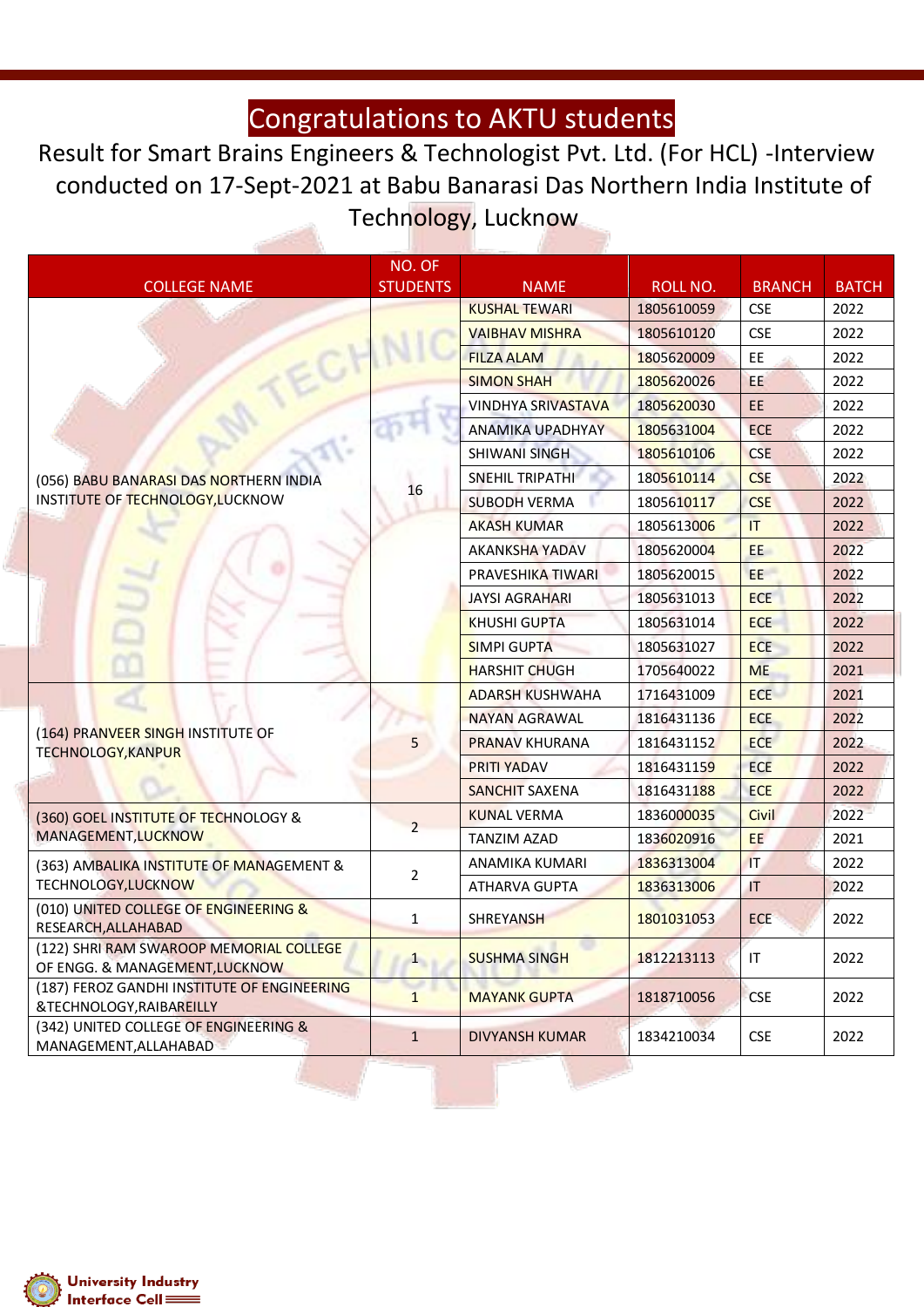Result for Smart Brains Engineers & Technologist Pvt. Ltd. (For HCL) -Interview conducted on 12th & 13th Aug-2021 at Vishveshwarya Group of Institutions, Noida

an-

| <b>COLLEGE NAME</b>                                                        | NO. OF<br><b>STUDENTS</b> | <b>NAME</b>                             | ROLL NO.   | <b>BRANCH</b>   | <b>BATCH</b> |
|----------------------------------------------------------------------------|---------------------------|-----------------------------------------|------------|-----------------|--------------|
|                                                                            |                           | <b>ABHISHEK KUMAR</b>                   | 1709610003 | <b>CSE</b>      | 2021         |
|                                                                            |                           | <b>NAYANSI PRIYA</b>                    | 1765431012 | ECE             | 2021         |
|                                                                            |                           | <b>SHIVAM ANAND</b>                     | 1765431018 | ECE             | 2021         |
| (096) VISHVESHWARYA GROUP OF<br>INSTITUTIONS, GAUTAM BUDDH NAGAR           |                           | <b>TARANG</b>                           | 1709610040 | <b>CSE</b>      | 2021         |
|                                                                            |                           | <b>SUMIT UPADHYAY</b>                   | 1765410052 | <b>CSE</b>      | 2021         |
|                                                                            |                           | <b>MARYAM REHMAN</b>                    | 1765431008 | ECE             | 2021         |
|                                                                            |                           | <b>SIMRAN BHAMRA</b>                    | 1765431019 | <b>ECE</b>      | 2021         |
| (097) GALGOTIA' <mark>S COLLEGE OF E</mark> NGG. &                         | $\overline{2}$            | <b>PREAM SHANKAR</b><br><b>PACHAURI</b> | 1809720038 | EE              | 2022         |
| TECHNOLOGY, GAUTAM BUDDH NAGAR                                             |                           | SAURABH SHARMA                          | 1809740140 | <b>ME</b>       | 2022         |
| (132) GREATER NOIDA INSTITUTE OF                                           |                           | <b>SAUMYA AGRAHARI</b>                  | 1713231046 | <b>ECE</b>      | 2021         |
| TECHNOLOGY, GAUTAM BUDDH NAGAR                                             | $\overline{2}$            | <b>SHASHANK SHEKHAR</b>                 | 1713231048 | <b>ECE</b>      | 2021         |
|                                                                            | $\overline{2}$            | MD. FARAN SAYEED                        | 1822910037 | <b>CSE</b>      | 2022         |
| (229) VIDYA COLLEGE OF ENGINEERING, MEERUT                                 |                           | <b>AKASH JINDAL</b>                     | 1822910003 | <b>CSE</b>      | 2022         |
| (028) IDEAL INSTT. OF TECHNOLOGY, GHAZIABAD                                | 1                         | <b>RISHABH CHAUHAN</b>                  | 1602810012 | <b>CSE</b>      | 2020         |
| (032) ABES ENGG.COLLEGE, GHAZIABAD                                         | $\mathbf{1}$              | <b>ASHISH SHARMA</b>                    | 1803240033 | <b>ME</b>       | 2022         |
| (047) DR. VIRENDRA SWAROOP INSTITUTE OF<br><b>COMPUTER STUDIES, KANPUR</b> | $\mathbf{1}$              | <b>DHRUV GROVER</b>                     | 1804714016 | <b>MCA</b>      | 2021         |
| (138) B.B.S.COLLEGE OF ENGGINERING AND<br><b>TECHNOLOGY, ALLAHABAD</b>     | $\mathbf{1}$              | <b>ARPIT KUMAR</b>                      | 1613840009 | <b>ME</b>       | 2020         |
| (165) KANPUR INSTITUTE OF<br><b>TECHNOLOGY, KANPUR</b>                     | $\mathbf{1}$              | <b>MOHD KAIF</b>                        | 1716510064 | <b>CSE</b>      | 2021         |
| (166) DR. AMBEDKAR INSTITUTE OF TECHNOLOGY<br>FOR HANDICAPPEDS, KANPUR     | $\mathbf{1}$              | <b>SHUBHAM MISHRA</b>                   | 1716654048 | <b>Bio Tech</b> | 2021         |
| (231) R.D.ENGINEERING COLLEGE, GHAZIABAD                                   | $\overline{1}$            | <b>ASHISH</b>                           | 1623131005 | <b>ECE</b>      | 2020         |
| (286) VISHVESHWARYA INSTITUTE OF<br><b>TECHNOLOGY, GAUTAM BUDDH NAGAR</b>  | $\mathbf{1}$              | RAJAT JOSHI                             | 1765400007 | Civil           | 2021         |
| (33) RAJ KUMAR GOEL INSTT. OF<br>TECHNOLOGY, GHAZIABAD                     | $\mathbf{1}$              | SHUBHAM SINGH                           | 1603340173 | <b>ME</b>       | 2020         |
| (648) BABU SUNDER SINGH INSTITUTE OF<br>TECHNOLOGY & MANAGEMENT, LUCKNOW   | $\mathbf{1}$              | <b>SAMIKSHA YADAV</b>                   | 1864810907 | <b>CSE</b>      | 2021         |
| (840) RAJKIYA ENGINEERING COLLEGE, MAINPURI                                | $\overline{1}$            | <b>PRIYANKA SEN</b>                     | 1884020037 | EE              | 2022         |